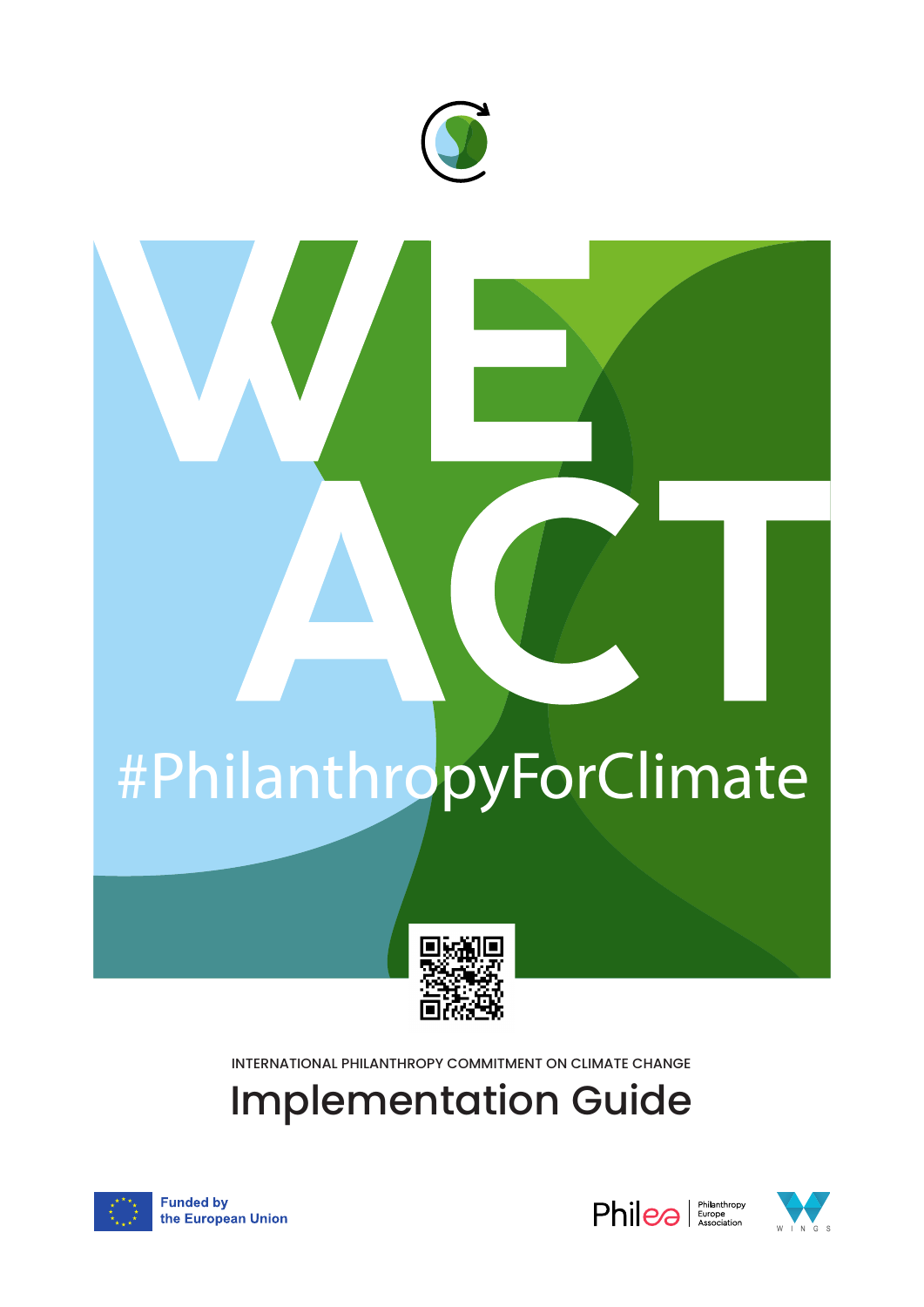International Philanthropy Commitment on Climate Change IMPLEMENTATION GUIDE

# **VERSION 1.0 - MARCH 2022**

# Author: Nick Perks

O

WINGS is grateful to the Canadian Philanthropy Commitment on Climate Change for making the structure and format of their national implementation guide available for adaptation. We would also like to thank everyone who helped with the development of this guide, including Alice Amorim, Beatrice de Montleau, Benjamin Bellegy, Dana Decent, Henrike Doebert, James Magowan, Karalyn Gardner, Kathrin Dombrowski, Nadya Hernandez, Max von Abendroth.

This publication was produced with the financial support of the European Union. Its contents are the sole responsibility of WINGS and PHILEA and do not necessarily reflect the views of the European Union.





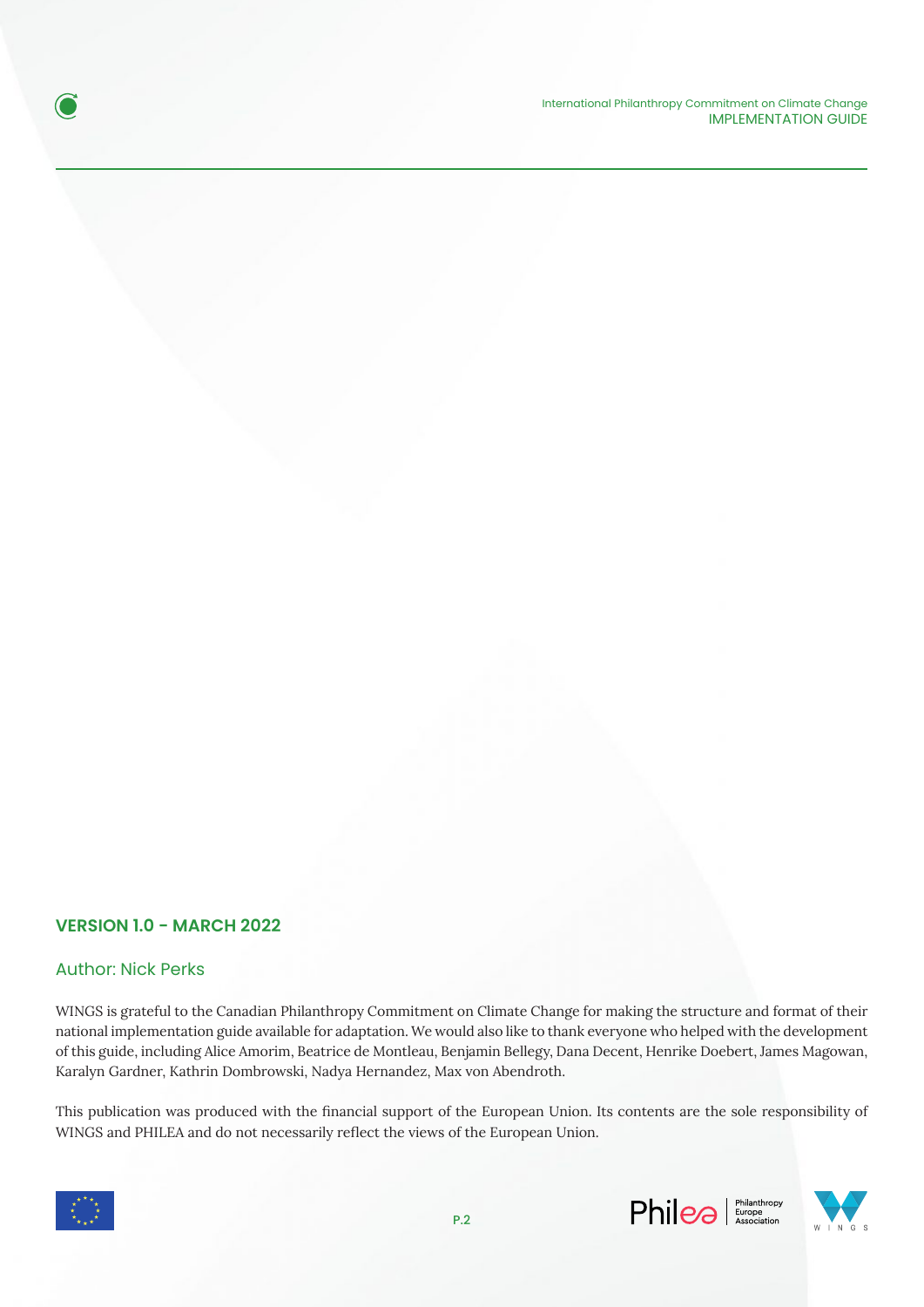

The International Philanthropy Commitment on Climate Change is a call to all foundations, regardless of their mission, status and geographic location to act on the climate emergency. Signatories to the International Commitment pledge to take action under the seven pillars of the Commitment. The International Commitment exists in tandem with a number of national philanthropy commitments around the world. Together these form the global #PhilanthropyForClimate movement which already includes around 500 foundations worldwide.

This Implementation Guide outlines suggested actions against each of the seven pillars of the International Philanthropy Commitment on Climate Change. This Guide is designed to inspire and support foundation signatories as they embark on their own journey of change. If your foundation is not yet signed up to the International Commitment but considering doing so, this Guide will give you a clearer idea of the type of actions that foundations can take to implement the International Commitment. The national philanthropy commitments on climate are providing additional resources to support the implementation by foundations in their countries.

This Guide is divided in seven sections, one for each pillar. Each section includes some additional detail on why it is important, and then suggests actions at three levels: Getting Started, Building Momentum, and Demonstrating Leadership. **These are offered as a menu of options, not a list of requirements.** 

Philanthropic organisations have different sizes, governance structures, culture of work and resources. Not everything in this guide will be relevant or appropriate for every signatory. **Use whatever is useful to you.** Furthermore, the list is not exhaustive; we encourage you to develop your own actions and share your ideas and experiences with your peers.

We know that signatories are at different stages on their journey of climate action. Signatories who are new to climate action may want to start with one or two activities in the first level, or to concentrate on one or two pillars to start with. Signatories who already have a track-record of climate action may already be working across all of the pillars but will hopefully still find something in this Guide to raise their ambition further.

Other useful resources for the implementation of the commitment can be found at philanthropyforclimate.org/other-resources

WINGS is currently developing a simple, annual reporting framework for signatories of the International Commitment. (Signatories to national philanthropy commitments on climate should refer to their national guidance instead). The primary objective of the reporting process will be to facilitate learning, share good practices and allow signatories to identify areas for self-improvement.

We all need to take the next step; please be as active and ambitious as you can! Climate change cannot be addressed purely as a 'technical fix' in isolation from other important issues, such as equality or development. Keep your values and mission firmly in mind as you act on climate.

We welcome feedback on this guide, news about your activities, and suggestions for future editions. Please contact Alice Amorim at: aamorim@wingsweb.org





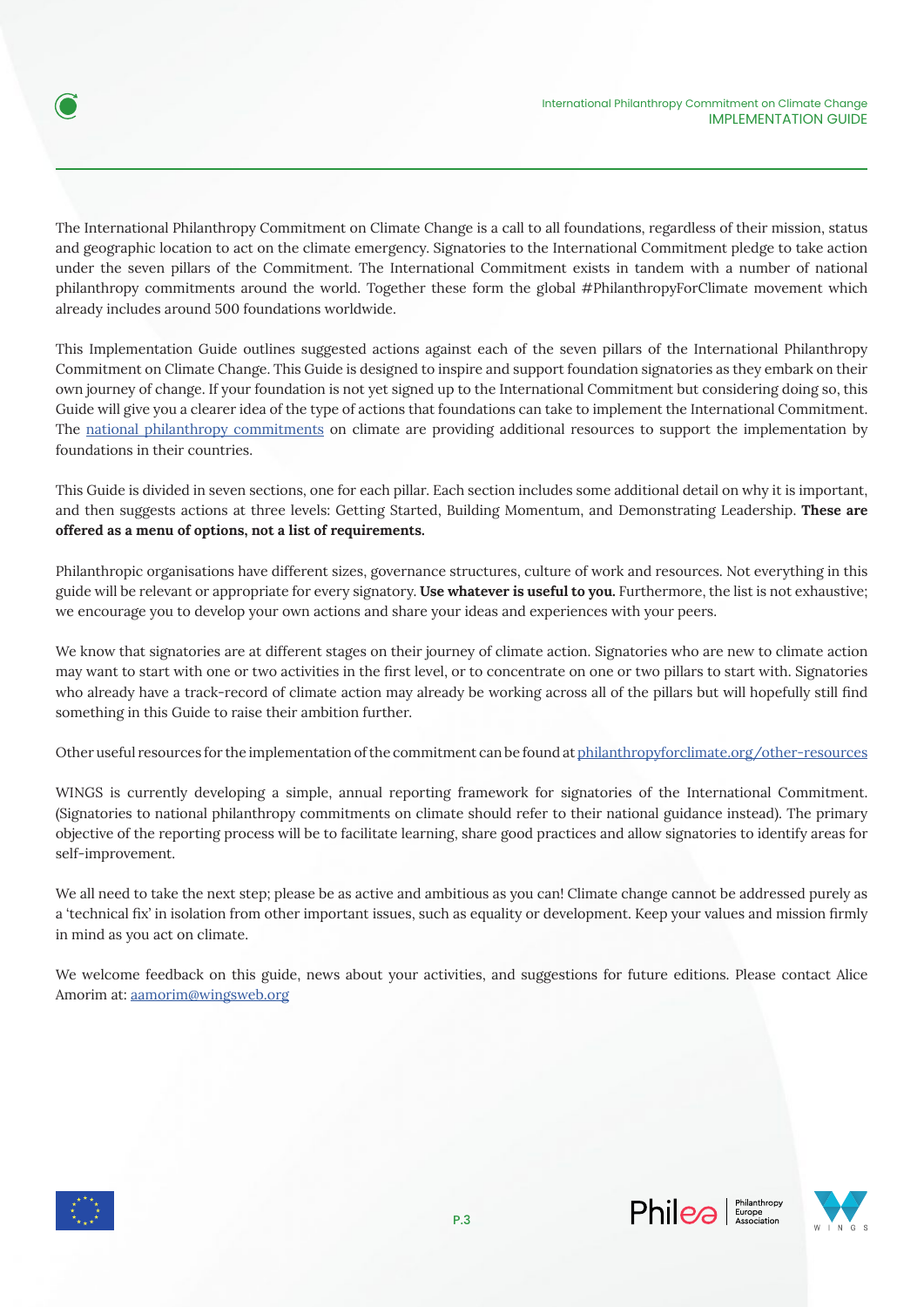International Philanthropy Commitment on Climate Change IMPLEMENTATION GUIDE

# **YOUR CLIMATE JOURNEY**





O

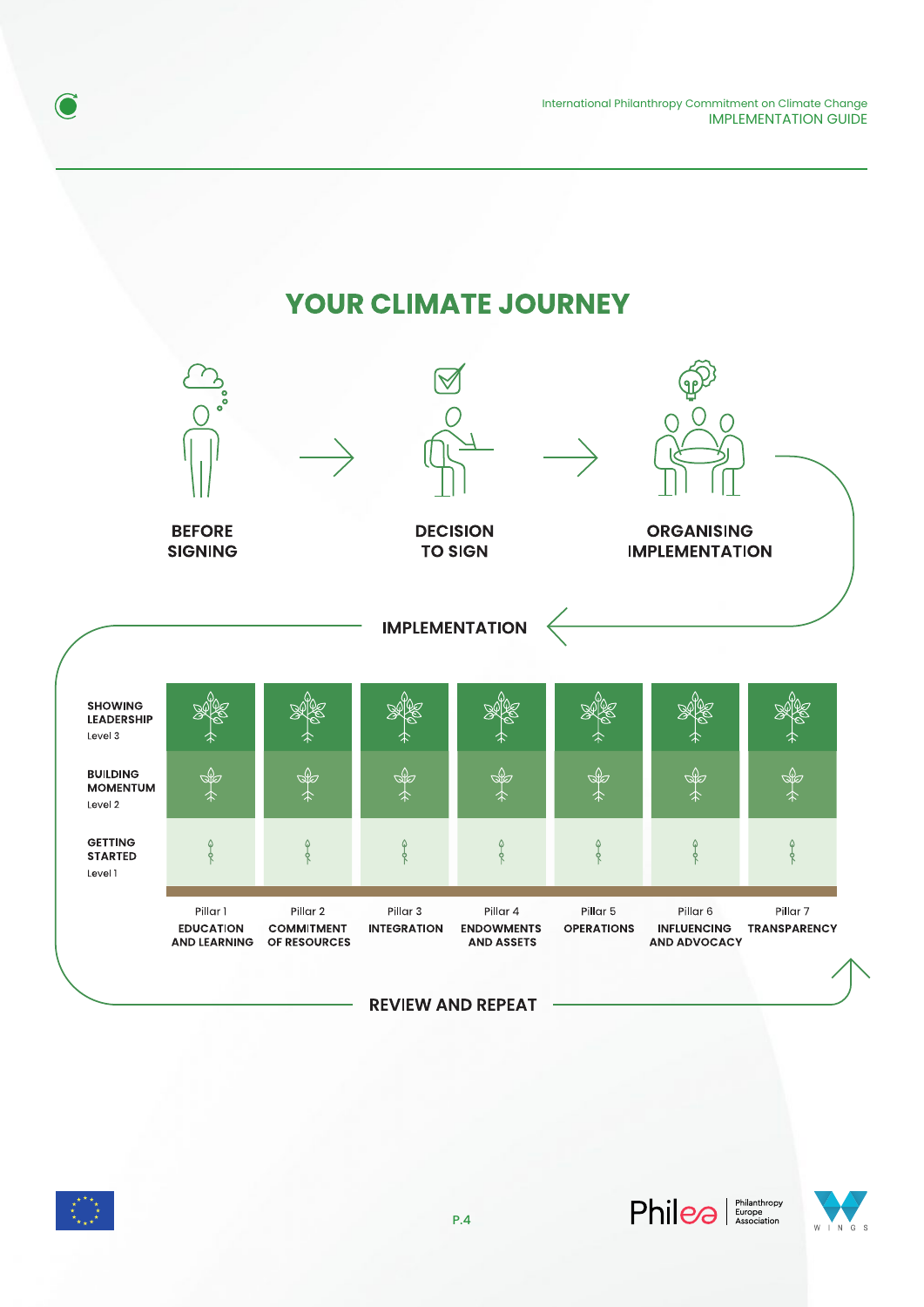

# **YOUR CLIMATE JOURNEY**

There is no "one size fits all" method for a philanthropic organisation to implement the International Commitment, but the following stages may be a helpful framework to understand the steps of this journey.

# **1. BEFORE SIGNING**

Your organisation doesn't need to make any preparations before signing the International Philanthropy Commitment on Climate Change. **All you need is willingness to act to tackle the climate crisis.**

The first step is to ask questions. What is the connection between climate and your primary philanthropic mission? What are other partners doing to tackle the climate crisis? What can we learn from this? What would it mean in practice to make a public commitment on climate?

# **2. DECISION TO SIGN**

Signing the International Philanthropy Commitment on Climate Change is a public commitment which needs to be taken at the most senior level, usually by the organisation's Board. Remember that signing the commitment does not make any claim about your existing level of climate action, but it does commit you to taking action after signing and sharing information about what you do.

Before signing the international commitment, check if there is a national commitment in your country

# **3. ORGANISING IMPLEMENTATION**

Once you have signed, it is useful to consider your overall operations and look into the Implementation Guide to see from where you want to start. You can take action in many pillars simultaneously (programmes, operations and investments) or can choose to start with only one. **The decision about how to start the implementation is fully yours according to your priorities and available capacity.**

# **4. IMPLEMENT**

**There are many different routes to implementation. The speed of action depends on you.** One approach might involve first measuring the climate footprint of your whole organisation and its activities, and setting targets for emission reduction. This could even represent reduction of operational costs, if you adopt energy efficiency measures, for instance. Another approach could be to look at your programmatic area, see how it intersects with climate change and consider some adaptations to your programme to incorporate a climate lens.

Whether you undertake a full carbon footprint or focus on a thematic strategic approach, it is worth thinking carefully about **where you can make the most difference in the field and where you can also benefit the most. This journey is an opportunity to unlock efficiency and innovation in your work and make it more climate resilient.**

# **5. REVIEW AND REPEAT**

One thing is important: Don't lose track of monitoring and evaluating your progress. Learning in the process is very important to sustain the impact of your commitment in your field over time.

Make sure that you have a system for reporting progress to your Board, or other forms of internal accountability. This will also mean that you are well prepared for external sharing with other Signatories of your action and learning from them.





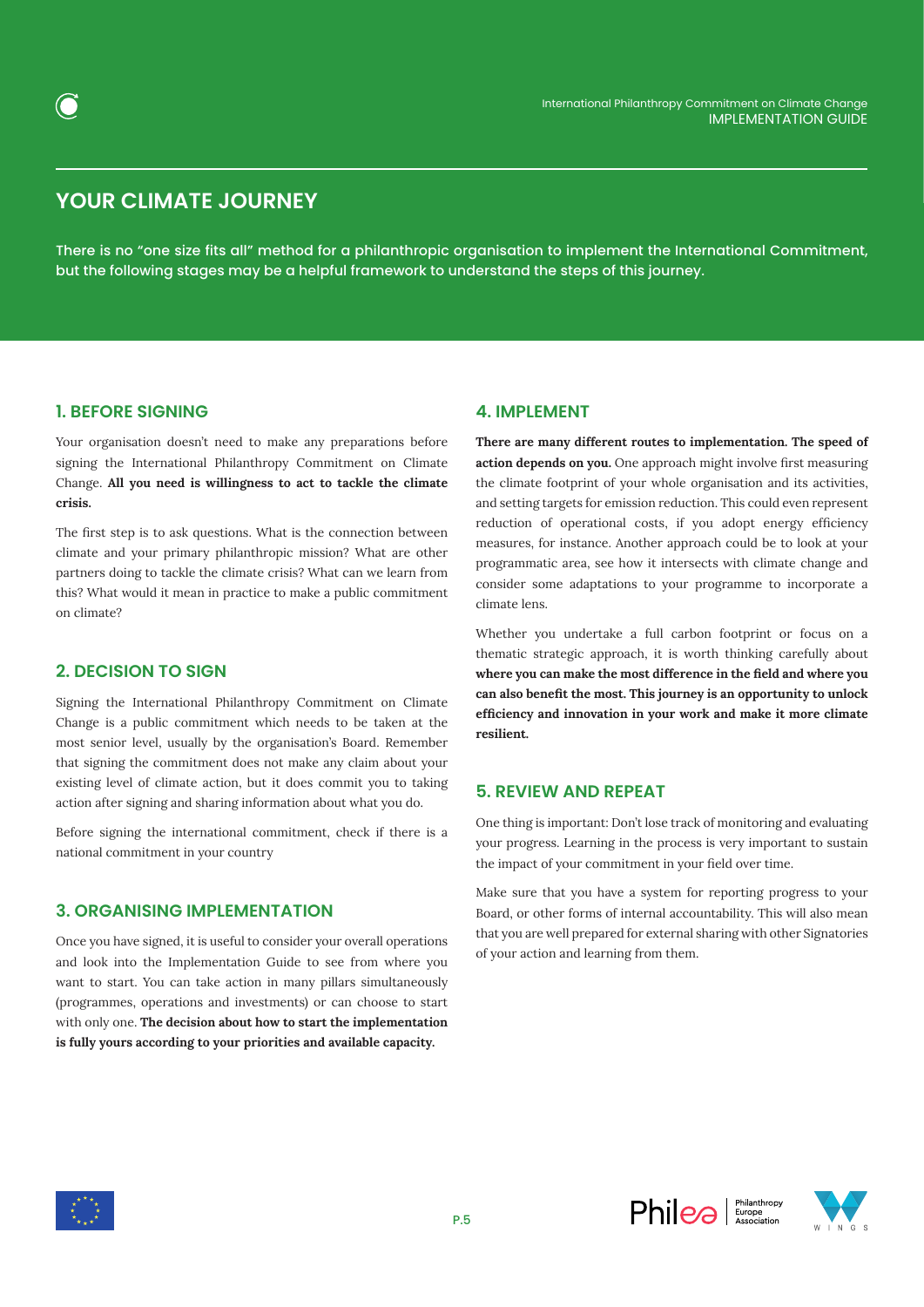

# Pillar 1. EDUCATION AND LEARNING

## **FROM THE COMMITMENT:**

*"We will ensure that our boards, investment committees, staff, volunteers and stakeholders are informed about the systemic causes, impacts and solutions of climate change, and the implications for our work".*

### **WHY THIS IS IMPORTANT:**

Implementing the Commitment effectively requires the support and involvement of people in every role within signatory organisations, and also working with partners. We can't assume that everyone already knows what needs to be done. We need to build up the climate literacy of our organisations and partners if we are to take effective action.

# **SUGGESTED ACTIONS**



### LEVEL 1: **GETTING STARTED**

- Invite speakers to address your Board on the links between climate change and your philanthropic goals.
- Organise an introductory climate change workshop for your staff and volunteers. Consider opening this up to external stakeholders.
- Gather and regularly circulate news and resources on climate change in your internal communications.
- Take up opportunities to meet and learn with other foundations that have signed a climate commitment.
- **• In all of these activities**, seek to listen to a range of different expert voices (including those with practical or community experience), ensuring gender balance and other forms of diversity.

#### LEVEL 2: **BUILDING MOMENTUM** In addition to actions at Level 1

- Arrange a training programme for all staff, volunteers and board members and other internal roles to ensure they have a good basic knowledge of climate change.
- Offer support to grantees or partners organisations to access similar climate awareness training.
- Encourage Board members to participate in an external climate event or conference.

LEVEL 3: **SHOWING LEADERSHIP** In addition to actions at Level 1 and Level 2

- Integrate climate literacy into board, volunteer and staff recruitment and development (e.g. board skills audit, job descriptions, induction, annual appraisal).
- Review research that is publicly available on the links between climate and your philanthropic goals, and commission additional research to fill gaps as needed. This could include making information relevant to your local context or considering the needs of those who are marginalised or overlooked in existing materials.
- Offer high-quality, relevant, climate related training or advice to your grantees or partners (this might range from energy efficiency in building projects, to sustainable agriculture methods, and many other examples).





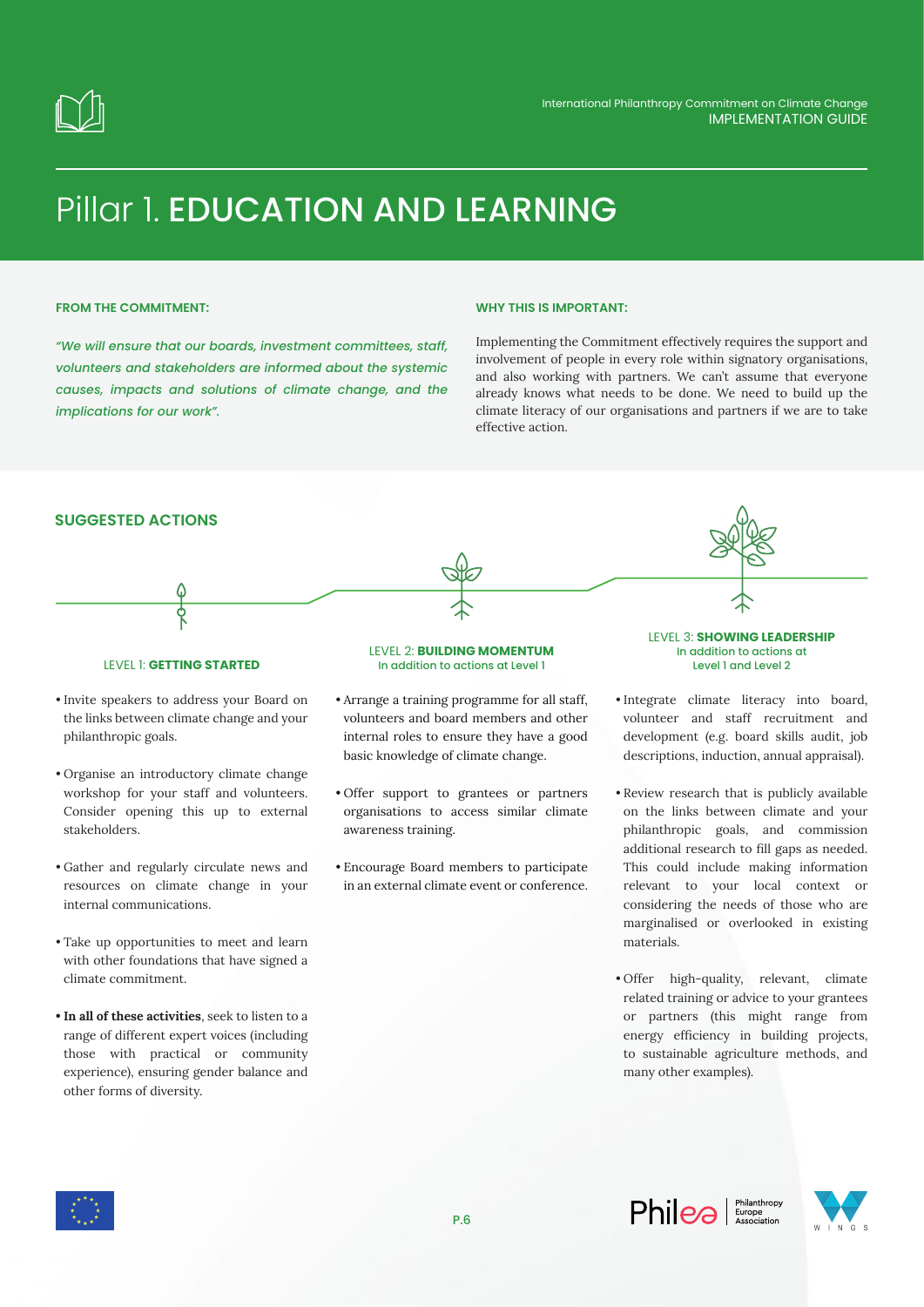

# Pillar 2. COMMITMENT OF RESOURCES

## **FROM THE COMMITMENT:**

*"Recognising the urgency of the situation, we will commit resources to accelerate work that addresses the root causes of climate change or adaptation to its impacts. If our governing document or other factors make it difficult to directly fund such work, we will find other ways to contribute, or consider how such barriers might be overcome".*

#### **WHY THIS IS IMPORTANT:**

Addressing climate change needs large scale, urgent action – replacing fossil fuels with renewable energy, and towards more sustainable management of land. While the resources of governments and commercial companies are necessary to bring about these changes, philanthropic organisations must also play a vital role. Signatories will also need to devote some internal resources in order to implement the Commitment effectively.



- Give a person (or group) formal responsibility for coordinating your work on implementing the Commitment. This might involve a new staff post or adding a responsibility to an existing post. Ensure that your climate lead has sufficient seniority and budget.
- Consider how your Board will bring time and expertise to supporting the Commitment (e.g climate as a stranding item on Board agendas, recruiting climate expertise to your Board).
- Fund at least one project, organisation, award, partnership or other external action that clearly shows your intention to tackle climate change.

# In addition to actions at Level 1

- Allocate a proportion of your programmatic or grant spend towards climate action within your overall mission, whether through a new programme, or developments in current activities.
- If your organisation is already funding climate-related activities, consider how you might increase the size and impact of your programmatic or grant spending.
- Fund collaboratively with other donors through a pooled climate fund or other mechanism.
- Where available, become an active member of a philanthropy network that is also active on climate.

Level 1 and Level 2 • Deepen your internal capacity (e.g.

- additional staff, knowledge) to help make the connections between climate and your other philanthropic goals.
- Consider the potential for committing greater resources now, as part of a strategy of greater overall spend or spending out.
- Devote a significant proportion of your overall resources and spending towards action on climate in the longer term, alongside your other philanthropic goals.



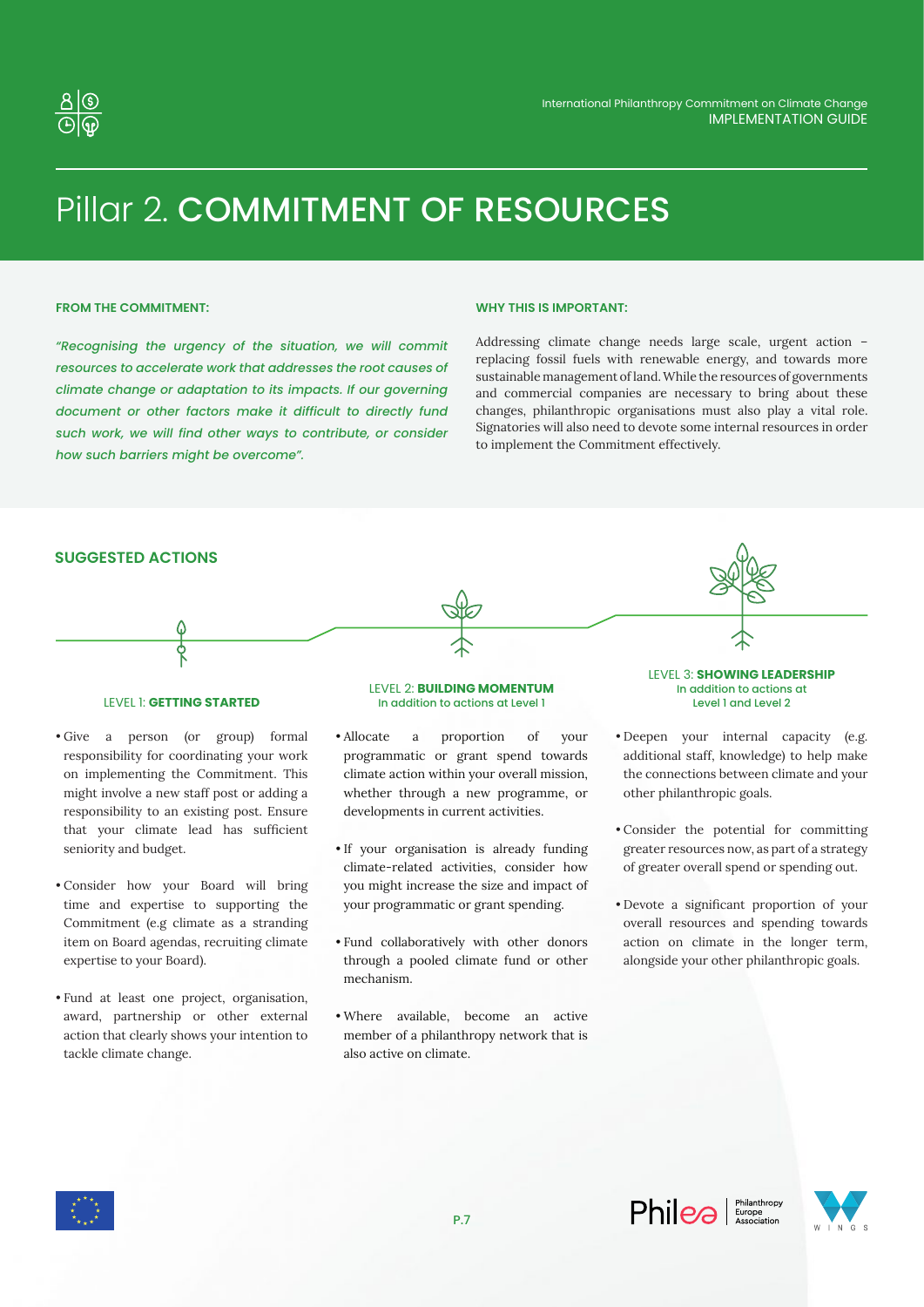

# Pillar 3. INTEGRATION

### **FROM THE COMMITMENT:**

*"Within the design and implementation of our programmes, we will seek opportunities to contribute to a fair and lasting transition to a net zero world, and to support adaptation to climate change impacts, especially in the most affected communities".*

### **WHY THIS IS IMPORTANT:**

The causes and solutions of climate change interact with many other fields of society, such as scientific research, poverty and development, health, inequality, education, and arts and culture. Philanthropic organisations can build on their existing expertise and networks, to make productive links across different fields, and to foster positive action on climate in their own priority areas.

# **SUGGESTED ACTIONS**



#### LEVEL 1: **GETTING STARTED**

- Seek out resources on the links between your mission, climate change, and a just transition to a net zero world.
- Organise a climate strategy session for programmatic staff.
- Review your existing grants or programmes to assess and understand whether you are already supporting climate positive action.
- Assess the risks that climate change poses to your mission, programmes and beneficiaries.
- Ensure that any planned new programme design or existing programmes review also actively consider opportunities to support a just transition.

#### LEVEL 2: **BUILDING MOMENTUM** In addition to actions at Level 1

- Meet with your grantees or partners particularly those from vulnerable communities - to identify what resources they need to help them reduce emissions and to adapt to climate impacts (e.g. capital grants to improve the energy efficiency of community buildings, digital capacity to replace physical travel, nature-based flood controls etc).
- Collaborate with other funders and organisations in your field to highlight and integrate climate change into thinking and action in your area (for example bringing together climate and health, climate and development, or climate and human rights).
- If partnering with large institutions, build climate factors into your due diligence requirements.

LEVEL 3: **SHOWING LEADERSHIP** In addition to actions at Level 1 and Level 2

- Redesign your overall strategy to place climate change alongside your other philanthropic goals.
- Review your programmes goals and plans in the context of increasing climate impacts, the need for adaptation and a just and rapid transition.
- Phase out funding or support for activities that are not consistent with rapid decarbonisation.



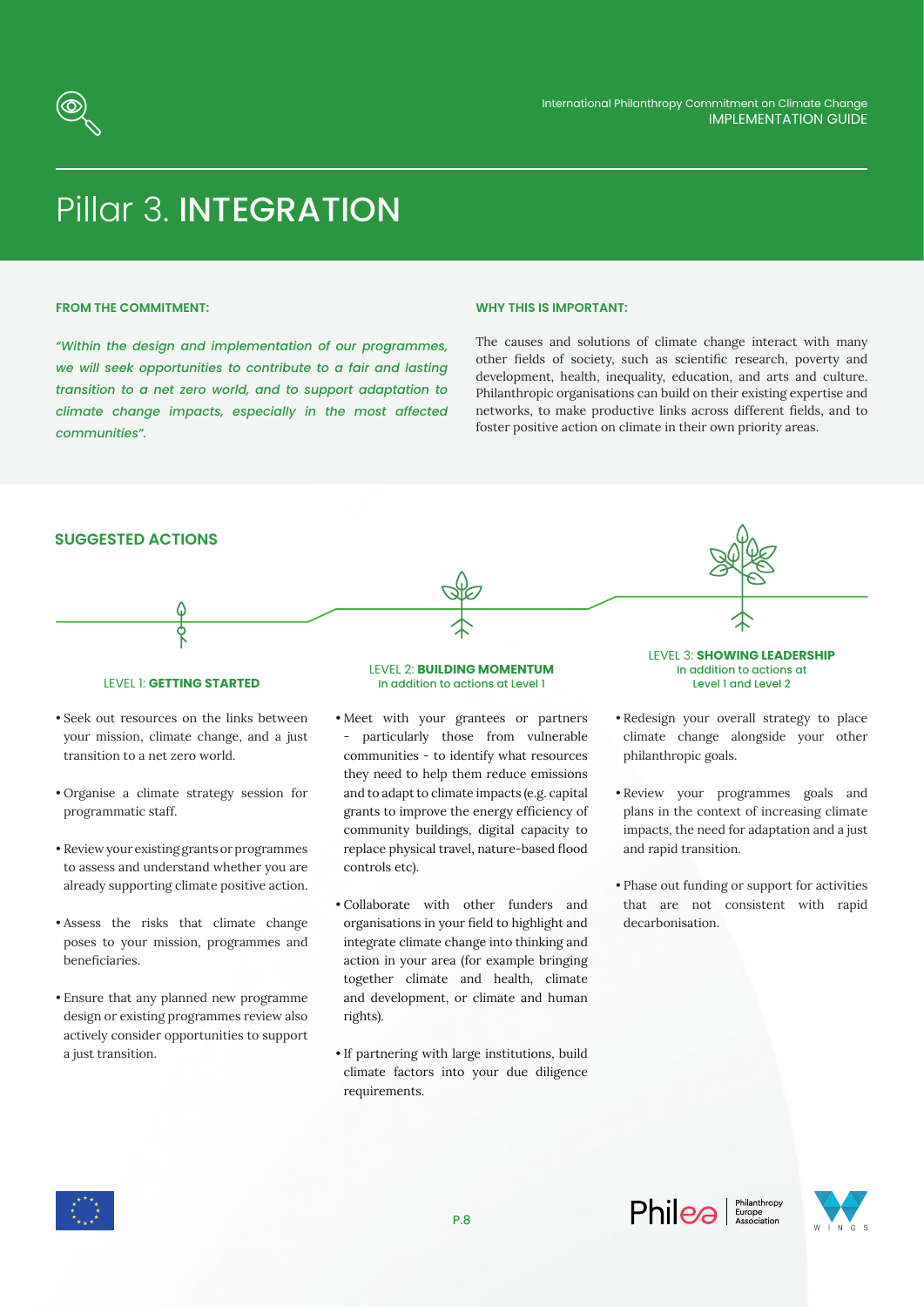

# Pillar 4. ENDOWMENTS AND ASSETS

# **FROM THE COMMITMENT:**

*"We will consider climate change in relation to the source and management of our operational and any endowed funds. We will seek to align our investment strategy and its implementation with a rapid and just transition to a net zero economy."*

### **WHY THIS IS IMPORTANT:**

Climate change has been widely recognised as a systemic risk to assets. Shifting the financial system to phase out polluting practices and incentivise cleaner approaches and technologies is vital to tackling climate change. Philanthropic organisations, many of which steward significant assets, need to show leadership in this area.



- Divest from fossil fuel companies, and screen out other high carbon investments.
- Seek opportunities to influence other finance providers to your organisation, such as banking services, corporate donors or staff pension scheme, as identified under Level 1.

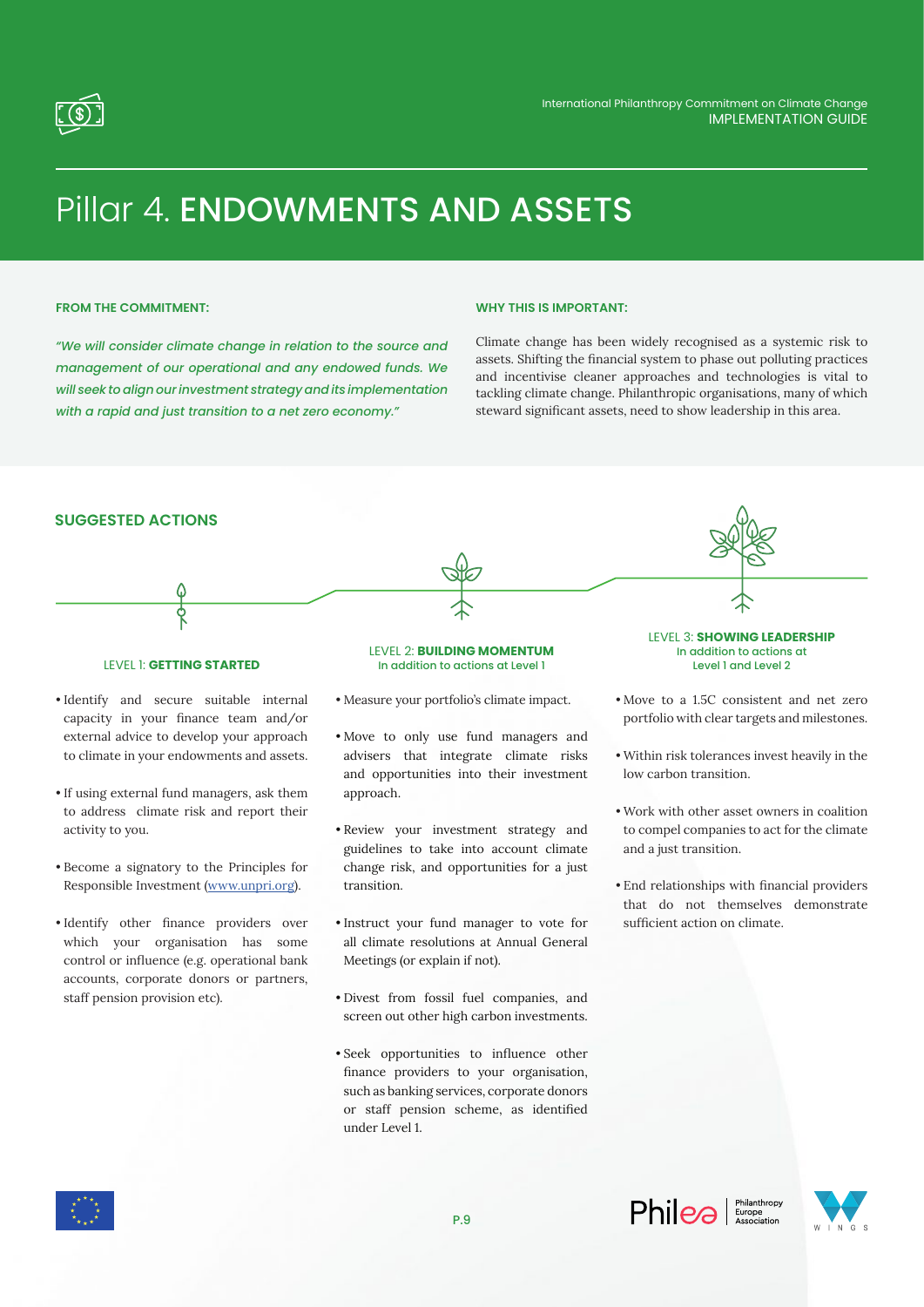

# Pillar 5. OPERATIONS

# **FROM THE COMMITMENT:**

*"We will take ambitious action to minimise the climate impact of our own operations, which may include for example travel, buildings and procurement."*

### **WHY THIS IS IMPORTANT:**

'Getting our own house in order' is essential if we are to have integrity when working with others on climate change.





#### LEVEL 1: **GETTING STARTED**

- Commission or carry out an assessment or inventory of how your operations contribute to climate change. Identify in which areas you have the highest emissions and most scope for cutting emissions.
- Embed ongoing monitoring of emissions (e.g. by recording travel, energy use) in your internal systems.
- Assess the risks to your operation from climate change impacts (e.g. How vulnerable is your organisation to climate shocks?).

#### LEVEL 2: **BUILDING MOMENTUM** In addition to actions at Level 1

- Engage with your staff to identify priorities for cutting operational emissions.
- Set a date by which your operational footprint will reach net zero, and interim targets for reductions.
- Develop or update relevant policies to implement emissions reductions – e.g. sustainable travel policy, procurement policy, catering policy.
- Design a climate adaptation plan for your organisation.
- Support grantees and/or partners to evaluate their own carbon footprint and climate vulnerability.

In addition to actions at Level 1 and Level 2

- Extend your carbon footprint exercise to include Scope 3 emissions (i.e. from your supply chain and external activities) (ghgprotocol.org).
- Continue to drive year-on-year progress in cutting your operational emissions (e,g. through awards or incentives for leadership in this area).
- Offset any residual emissions through a reputable and certified provider.
- Alternatively to offsetting, internally impose a price per unit of emissions, aligned with the objectives of the Paris Agreement, and invest these funds as additional grant funding for climate mitigation projects (see examples here and here).



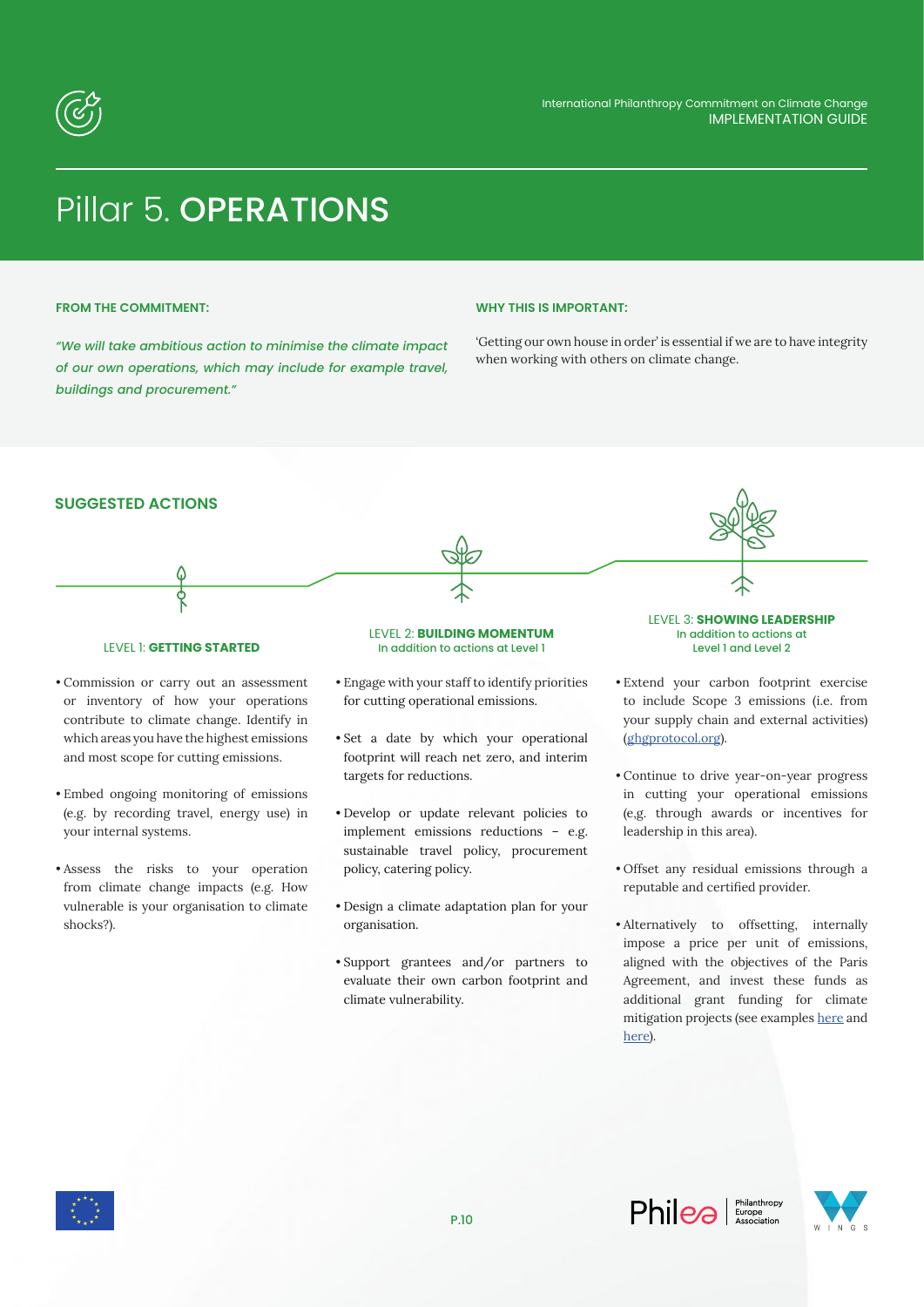

# Pillar 6. INFLUENCING AND ADVOCACY

### **FROM THE COMMITMENT:**

*"We will seek opportunities to work with others, to amplify the voices of frontline communities, and to encourage and support more ambitious action on climate change by our key stakeholders, partners and audiences; these may include businesses, local or national governments, multilateral organisations, donors and funders, individuals or civil society movements."*

#### **WHY THIS IS IMPORTANT:**

Climate change is a systemic issue that can only be effectively addressed by cooperation and collaboration, informed by the established scientific evidence. Philanthropic organisations are often well placed to bridge across different sectors, groups or countries, and to provide a platform for people that are otherwise excluded from decision making.



## LEVEL 1: **GETTING STARTED**

- Add a public statement to your website to say that you have signed the International Philanthropy Commitment on Climate and to explain why this is important to your organisation.
- Seek opportunities to meet and engage with frontline communities and other organisations advocating for climate action in your area of work and/or the country in which you are based.
- Analyse the suitability of your communications strategy towards this Pillar.

### LEVEL 2: **BUILDING MOMENTUM** In addition to actions at Level 1

- Actively promote the Commitment to the philanthropic community in your country or region.
- In your external communications, provide opportunities for people and communities most at risk from climate change to speak directly about their experience and views (e.g. by commissioning a video or blog, or loaning your social media channels).
- Add your voice and support to climate advocacy efforts in your country or region.

LEVEL 3: **SHOWING LEADERSHIP** In addition to actions at Level 1 and Level 2

- Identify a climate advocacy goal linked to your philanthropic mission. Seek out existing campaigns, diverse organisations and frontline communities which can further this goal, and work together for an effective advocacy effort.
- Host at least one meeting or event each year for non-signatories to encourage them to explore and support the #PhilanthropyforClimate movement.